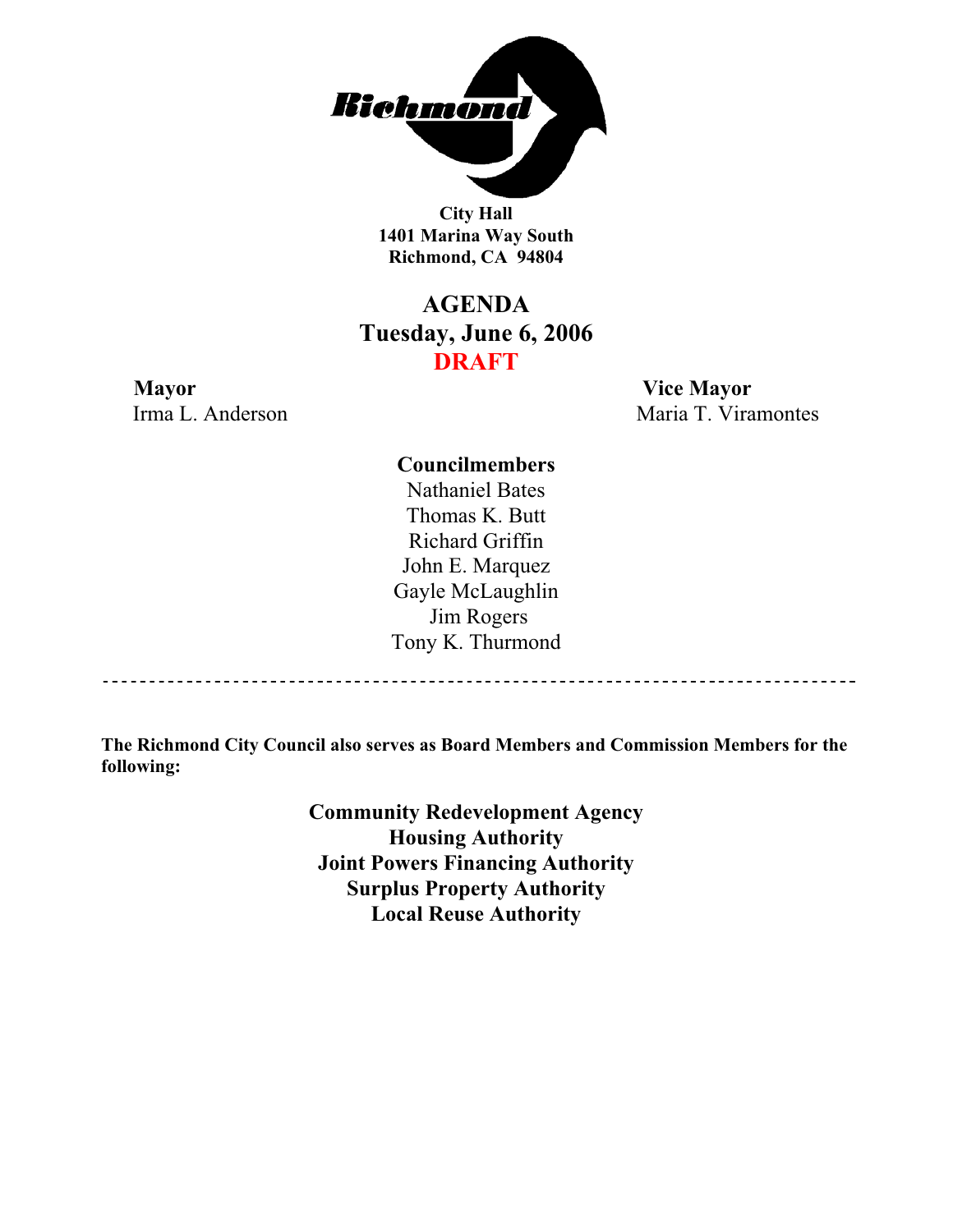# **MEETING PROCEDURES**

The City of Richmond encourages community participation at its City Council meetings and has established procedures that are intended to accommodate public input in a timely and time-sensitive way. As a courtesy to all members of the public who wish to participate in City Council meetings, please observe the following procedures:

**PUBLIC COMMENT ON AGENDA ITEMS:** Anyone who desires to address the City Council on items appearing on the agenda must complete and file a pink speaker's card with the City Clerk **prior** to the City Council's consideration of the item. Once the City Clerk has announced the item and discussion has commenced, no person shall be permitted to speak on the item other than those persons who have submitted their names to the City Clerk. Your name will be called when the item is announced for discussion. **Each speaker will be allowed TWO (2) MINUTES to address the City Council on NON-PUBLIC HEARING items listed on the agenda.**

**OPEN FORUM FOR PUBLIC COMMENT:** Individuals who would like to address the City Council on matters not listed on the agenda or on **Presentations, Proclamations and Commendations, Report from the City Attorney, or Reports of Officers** may do so under Open Forum. All speakers must complete and file a pink speaker's card with the City Clerk **prior** to the commencement of Open Forum. **The amount of time allotted to individual speakers shall be determined based on the number of persons requesting to speak during this item. The time allocation for each speaker will be as follows: 15 or fewer speakers, a maximum of 2 minutes; 16 to 24 speakers, a maximum of 1 and one-half minutes; and 25 or more speakers, a maximum of 1 minute.** 

#### **SPEAKERS ARE REQUESTED TO OCCUPY THE RESERVED SEATS IN THE FRONT ROW BEHIND THE SPEAKER'S PODIUM AS THEIR NAME IS ANNOUNCED BY THE CITY CLERK.**

**CONSENT CALENDAR:** Consent Calendar items are considered routine and will be enacted, approved or adopted by one motion unless a request for removal for discussion or explanation is received from the audience or the City Council. A member of the audience requesting to remove an item from the Consent Calendar must complete and file a speaker's card with the City Clerk **prior to the City Council's consideration of Item C, Agenda Review.** An item removed from the Consent Calendar may be placed anywhere on the agenda following the City Council's agenda review.

*The City Council's adopted Rules of Procedure recognize that debate on policy is healthy; debate on personalities is not. The Chairperson has the right and obligation to cut off discussion that is too personal, too loud, or too crude.* 

**\*\*\*\*\*\*\*\*\*\*\*\*\*\*\*\*\*\*\*\*\*\*\*\*\*\*\*\*\*\*\*\*\*\*\*\*\*\*\*\*\*\*\*\*\*\*\*\*\*\*\*\*\*\*\*\*\*\***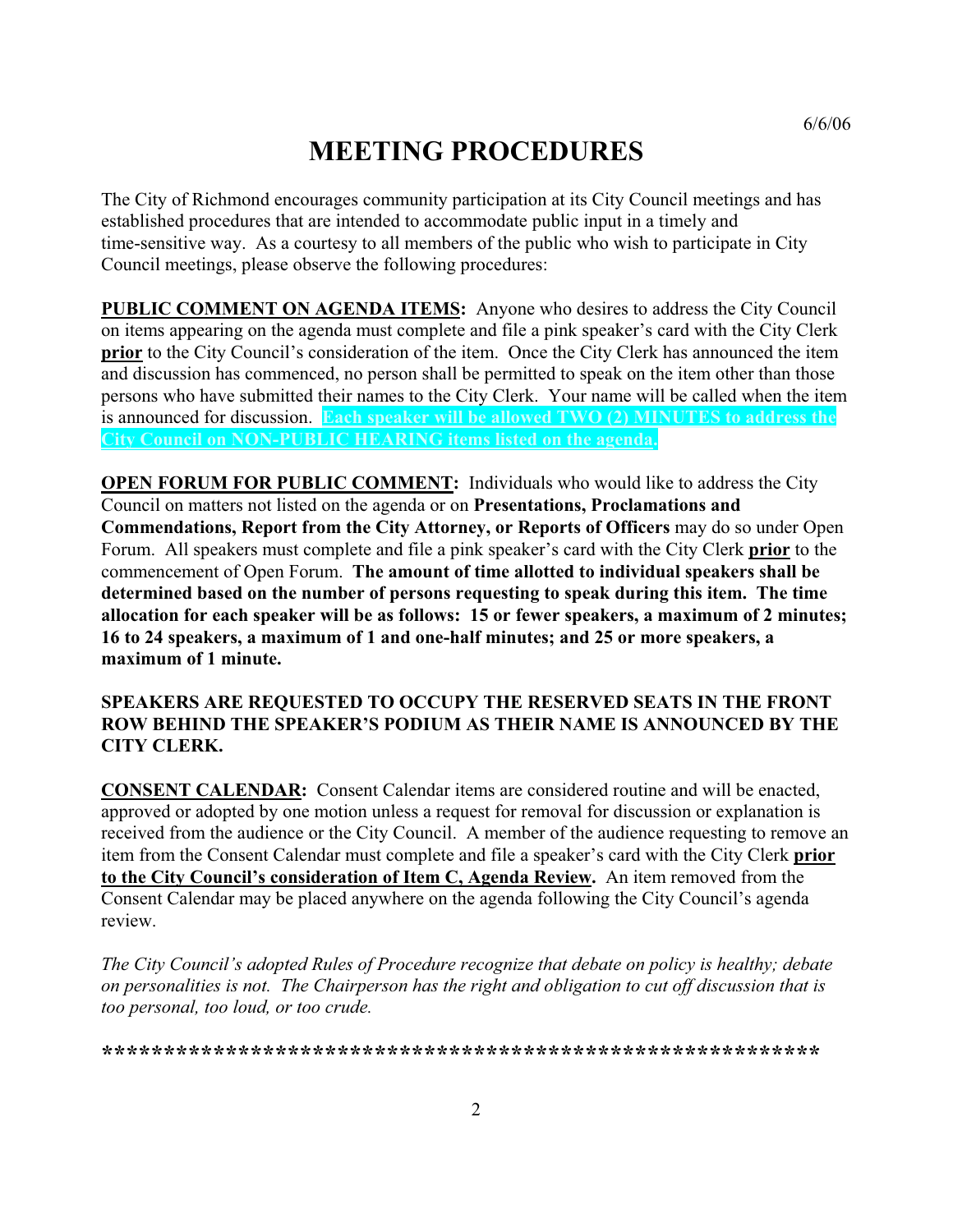# **MORNING OPEN SESSION 8:30 a.m.**

**A. ROLL CALL**

## **B. PUBLIC COMMENT**

# **C. ADJOURN TO CLOSED SESSION**

### **CLOSED SESSIONS Shimada Room of City Hall**

### **CITY COUNCIL**

### **CC-1. LIABILITY CLAIMS**

 **Claimant: (1) Melvin Cary (2) Richard Kalayjian** 

 **Agency Claimed Against: City of Richmond** 

**CC-2. CONFERENCE WITH LABOR NEGOTIATORS (Government Code Section 54957.6):** 

> **City Designated Representative(s): Bill Lindsay, City Manager; Leslie Knight, Assistant City Manager/Human Resources Director; Rob Larson, Human Resources Personnel Officer; Lisa Stephenson, Labor Relations; Jeffery Sloan, Renne Sloan, Holtzman & Sakai, LLP**

 **Employee Organization or Unrepresented Employee: Local 188; Local 790; Local 21; Richmond Police Officers Association (RPOA); Richmond Police Management Association (RPMA); Richmond Fire Management Association (RFMA)**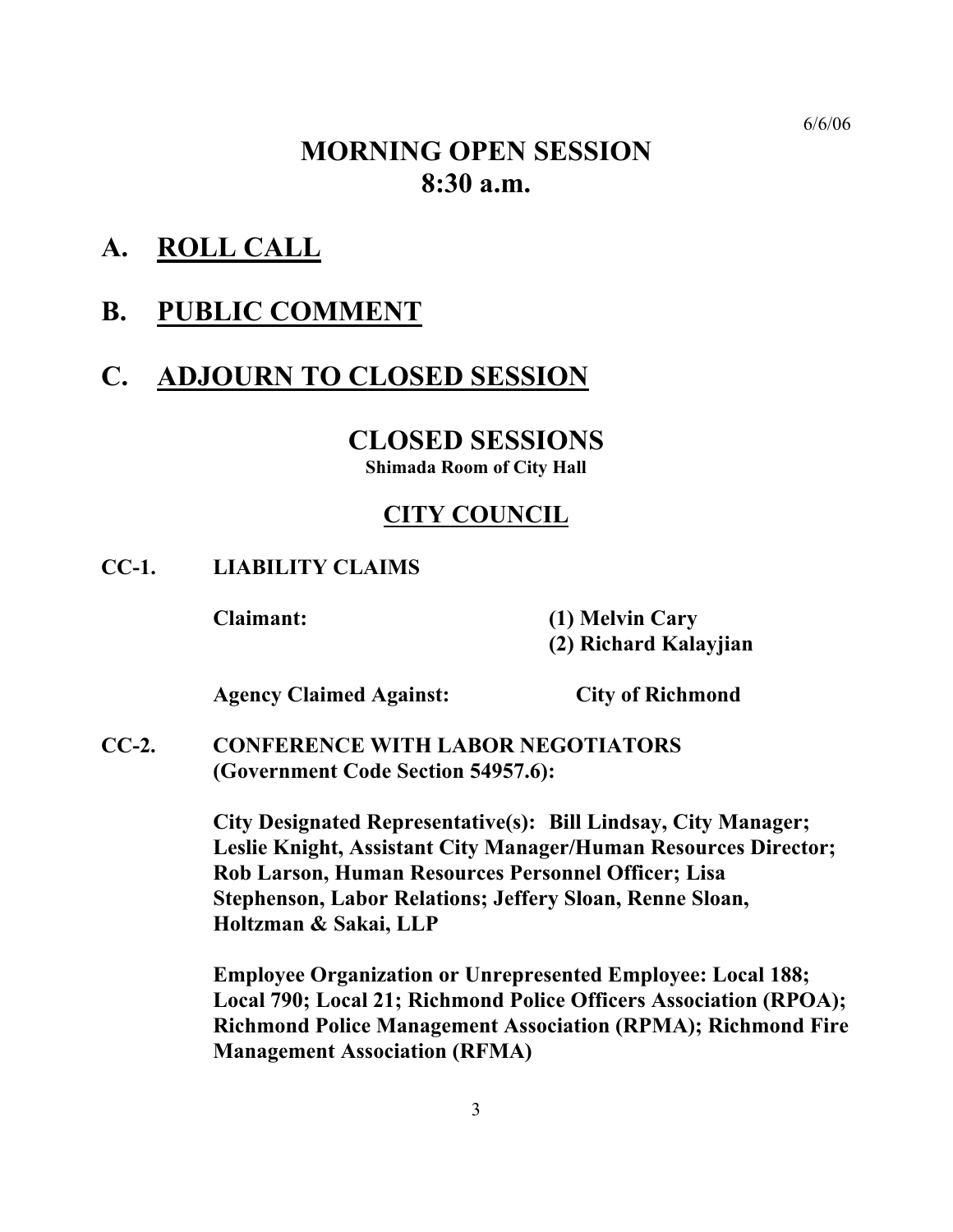**CC-3. PUBLIC EMPLOYEE PERFORMANCE EVALUATION (Government Code Section 54957.6)** 

> **Titles: City Clerk City Manager**

### **RICHMOND COMMUNITY REDEVELOPMENT AGENCY**

### **RRA-1. CONFERENCE WITH REAL PROPERTY NEGOTIATOR (Government Code Section 54956.8)**

| <b>Property:</b>            | <b>1221 Macdonald Avenue</b>                                                                                                                   |
|-----------------------------|------------------------------------------------------------------------------------------------------------------------------------------------|
| <b>Negotiating Parties:</b> | <b>Steve Duran, Executive Director of</b><br><b>Richmond Community Redevelopment</b><br>Agency and Gregory R. and Barbara J.<br><b>Hurwich</b> |
| <b>Under Negotiation:</b>   | <b>Price and Terms</b>                                                                                                                         |

#### **\*\*\*\*\*\*\*\*\*\*\*\*\*\*\*\*\*\*\*\*\*\*\*\*\*\*\*\*\*\*\*\*\*\*\*\*\*\*\*\*\*\*\*\*\*\*\*\*\*\*\*\*\*\*\*\*\*\*\*\*\*\*\*\*\*\*\*\* \***

### **EVENING OPEN SESSIONS Council Chambers**

### **RICHMOND HOUSING AUTHORITY 6:30 p.m.**

#### **PLEDGE TO THE FLAG**

#### **A. ROLL CALL**

#### **B. STATEMENT OF CONFLICT OF INTEREST**

6/6/06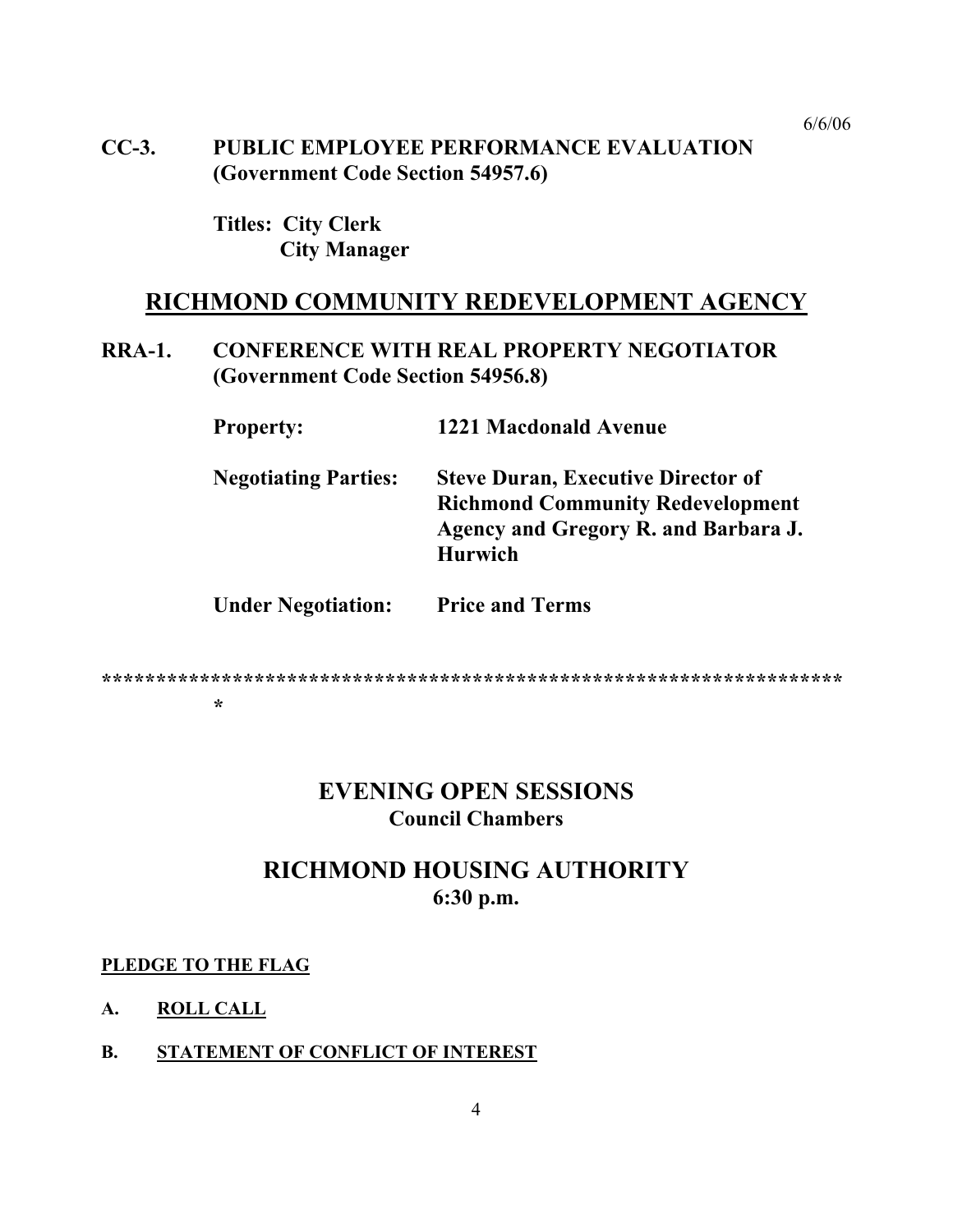#### **C. CONSENT CALENDAR**

- **C-1. ADOPT A RESOLUTION** authorizing the Executive Director, Finance Director, and the Finance Manager to deposit and withdraw funds from the Local Agency Investment Fund – Housing Authority (Tim Jones 621-1310).
- **C-2. APPROVAL OF MINUTES** regular meeting held on April 4, 2006 City Clerk (Diane Homes 620-6513)

#### **D. OPEN FORUM FOR PUBLIC COMMENT**

#### **E. ADJOURNMENT**

# **RICHMOND COMMUNITY REDEVELOPMENT AGENCY 6:35 P.M.**

**\*\*\*\*\*\*\*\*\*\*\*\*\*\*\*\*\*\*\*\*\*\*\*\*\*\*\*\*\*\*\*\*\*\*\*\*\*\*\*\*\*\*\*\*\*\*\*\*\*\*\*\*\*\*\*\*\*\*\*\*\*\*\*\*\*\*\*\*\*\*\*\*\*\*\*\*\*\*\*\***

**A. ROLL CALL**

#### **B. STATEMENT OF CONFLICT OF INTEREST**

#### **C. PUBLIC HEARING**

**C-1.** Conduct a public hearing to adopt a Resolution of Necessity for the acquisition of property located at 1221 MacDonald Avenue, authorizing the Agency to deposit with the State Treasury Condemnation Fund the probable compensation for, and obtain an order for prejudgment possession of, the Subject property (owners of record: Gregory R. and Barbara Hurwich) – Community Redevelopment Agency (Steve Duran (307-8140).

#### **D. CONSENT CALENDAR**

- **D-1.** ADOPT A RESOLUTION approving a new contract in the amount of \$72,400 with BKF Engineers, for a term ending June 30, 2007, to complete the remainder of the feasibility study for the Marina Bay and Parchester Village grade separations – Community Redevelopment Agency (Steve Duran 307-8140).
- **D-2.** ADOPT A RESOLUTION authorizing an extension of the term of the contract with Amerinational Community Services, Inc. through September 30, 2006, and adding \$15,000 to the contract, bringing the contract total to \$71,990 for loan servicing – Community Redevelopment Agency (Steve Duran 307-8140).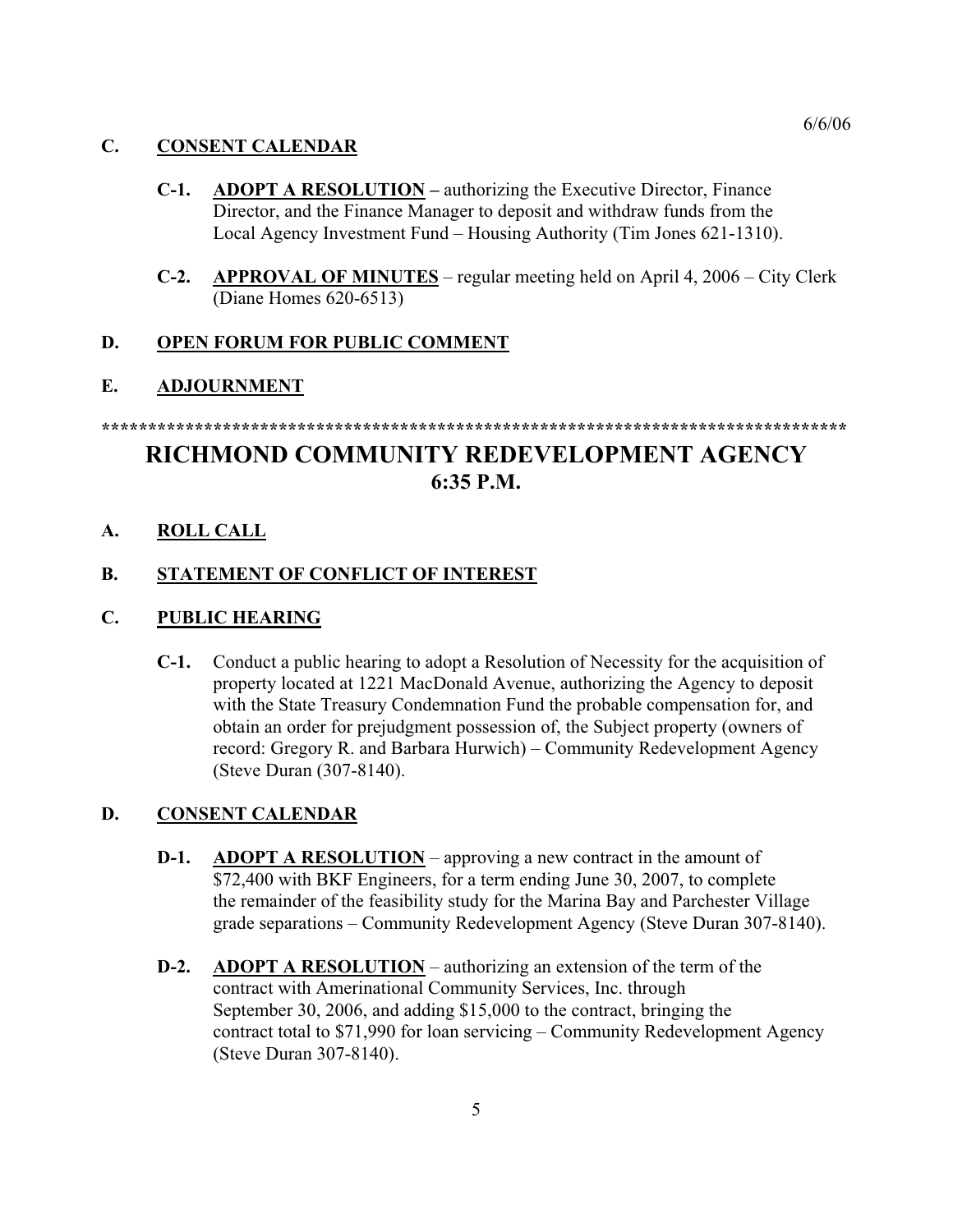- **D-3.** ADOPT A RESOLUTION amending the Agency's Fiscal Year 2005/2006 Capital Budget and authorizing the Executive Director to negotiate and execute assignments of various purchase and sale contracts and authorizing the purchase of real properties needed for the development of the Miraflores Housing Development Project – Community Redevelopment Agency (Steve Duran 307-8140).
- **D-4. APPROVE** minutes of the meeting held on May 2, 2006 Agency Clerk (Diane Holmes 620-6513).

#### **E. OPEN FORUM FOR PUBLIC COMMENT**

#### **F. ADJOURNMENT**

#### **\*\*\*\*\*\*\*\*\*\*\*\*\*\*\*\*\*\*\*\*\*\*\*\*\*\*\*\*\*\*\*\*\*\*\*\*\*\*\*\*\*\*\*\*\*\*\*\*\*\*\*\*\*\*\*\*\*\*\*\*\*\*\*\*\*\*\*\***

### **\***

# **CITY COUNCIL 7:00 p.m.**

- **A. ROLL CALL**
- **B. STATEMENT OF CONFLICT OF INTEREST**
- **C. AGENDA REVIEW**

#### **D. REPORT FROM THE CITY ATTORNEY OF FINAL DECISIONS MADE AND NON-CONFIDENTIAL DISCUSSIONS HELD DURING EXECUTIVE SESSION**

#### **E. OPEN FORUM FOR PUBLIC COMMENT**

#### **F. PRESENTATIONS, PROCLAMATIONS, AND COMMENDATIONS**

- **F-1.** Presentation recognizing the recipients of the "Exceptional TECHS Students" awards from King Elementary – Mayor Anderson (620-6503).
- **F-2.** Presentation in recognition of Jasmine Beard as a recipient of the Bill Gates Scholarship – Mayor Anderson (620-6503).
- **F-3.** Presentation of the 2006 Junior Fire Prevention Program Winners from Sheldon School and Valley View School – Fire Department (Fire Marshall Don Perez 307-8042).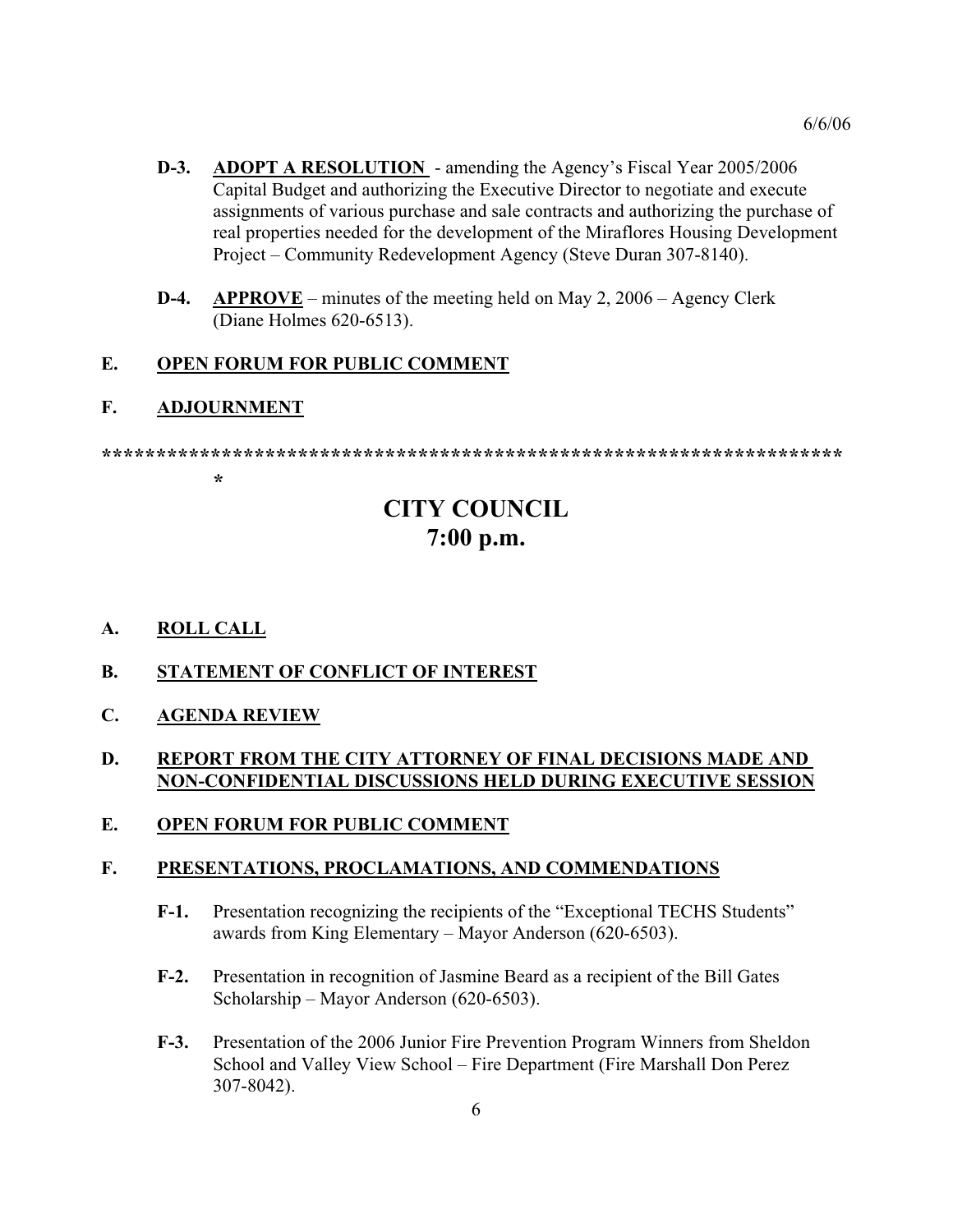- **F-4.** Proclamation recognizing National NeighborWorks Week June 3 June 10, 2006 – Mayor Anderson Office (620-6503).
- **F-5.** Proclamation recognizing Hunger Awareness Day, June 6, 2006 Mayor Anderson (620-6503).
- **F-6.** Proclamation recognizing the Annual Juneteenth Festival on the  $17<sup>th</sup>$  of June 2006 and declaring the week of the  $12<sup>th</sup>$  through  $19<sup>th</sup>$  of June 2006 "Juneteenth Week" in the City of Richmond – Mayor Anderson (620-6503).

#### **G. CONSENT CALENDAR**

- **G-1. APPROVE** a contract with BOOM-BOOM Production in the amount of \$20,139.00 for the July 3, 2006, FIREWORKS CELEBRATION at the Marina Bay Park – Library and Community Services (Diane Harrison-Allums 620-6798).
- **G-2. APPROVE** the purchase of diesel exhaust recovery systems and related accessories for seven Richmond fire stations at a cost not to exceed \$205,000 – Fire (Michael Banks 307-8041).
- **G-3. APPROVE** the purchase and standardization request of seven (7) MS/Com Mobile, M7100 radios and related accessories at a cost not to exceed \$24,745.73 – Fire (Chief Michael Banks 307-8041).
- **G-4. APPROVE** an addendum to the Master Lease Agreement with SunTrust Leasing Corporation to finance certain purchases to upgrade hardware and software necessary for the City's progression to a digitized organization. The termination date for the Agreement will extend to June 30, 2011, and the cost of the new lease is \$2,660,000 – Finance (James Goins 620-6740).
- **G-5. APPROVE** the Fiscal Year 2005-2006 Interest Rate Swap Policy Finance (James Goins 620– 6740).
- **G-6. AUTHORIZE** staff to call for construction bids for Phase 1 of the renovation of the Richmond (Plunge) Natatorium – Engineering (Rich Davidson 307-8105).
- **G-7. AUTHORIZE** the Assistant City Manager/Human Resources Management Director to execute a contract with Hargis & Associates to develop and administer promotional testing for the Fire Department – Human Resources (Leslie Knight 620-6600).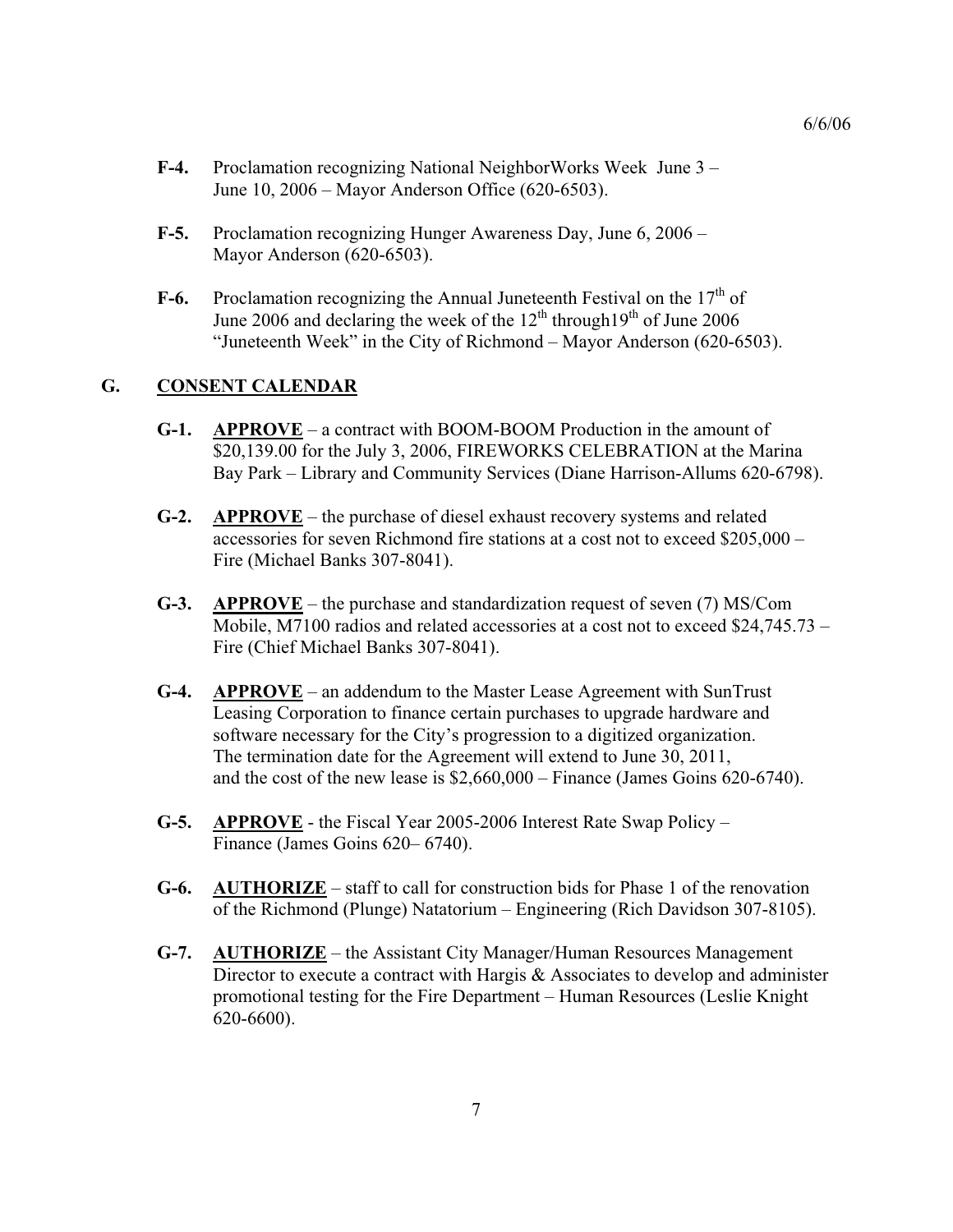- **G-8. AUTHORIZE** staff to initiate the Request for Proposal (RFP) process for the rehabilitation of five playgrounds/playlots: (1) Atchison Park, (2) Humphrey Playlot, (3) Virginia Playlot, (4) Stewart Playground, and (5) Kern Playlot. The rehabilitation project will be funded by the 2002 Bond Act Per Capita Program – Parks and Landscaping (Sharon West 231-3004).
- **G-9. ADOPT RESOLUTIONS** to conduct a Municipal Election in the City of Richmond on November 7, 2006:
	- (a) Calling and Giving Notice of the Holding of a Municipal Election;
	- (b) Requesting The Board of Supervisors of Contra Costa County to Consolidate A General Municipal Election With the Statewide General Election; and
	- (c) Regulations For Candidates, Word Limit, and Action to Be Taken In Case Of A Tie Vote

- Office of the City Clerk (Diane Holmes 620-6512).

- **G-10. ADOPT A RESOLUTION** to accept a grant award of \$5,000.00 from the United States Tennis Association (USTA) for the Library and Community Services Department for Fiscal Year 2005-06 – Library and Community Services (Diane Harrison-Allums 620-6798).
- **G-11. ADOPT A RESOLUTION** certifying the Final Environmental Impact Report, approving the Mitigation Monitoring and Reporting Program (MMRP) and Conditionally Approving the Tentative Map and Final Development Plan for the Westshore Marina Residential Condominium Development Project – Planning (Richard Mitchell 620-6706).
- **G-12. ADOPT AN ORDINANCE** extending optional coverage for Registered Domestic Partners to City Councilmembers - Human Resources (Leslie Knight 620-6600).
- **G-13. APPROVE APPOINTMENTS AND REAPPOINTMENTS TO BOARDS AND COMMISSIONS** - **Economic Development Commission:** Don Lau, Incumbent, term expiring March 30, 2009 – Mayor Anderson (620-6503).
- **G-14. APPROVE** minutes of the Morning and Evening Open Sessions held on May16, 2006 – City Clerk (Diane Holmes 620-6513).

#### **H. PUBLIC HEARINGS**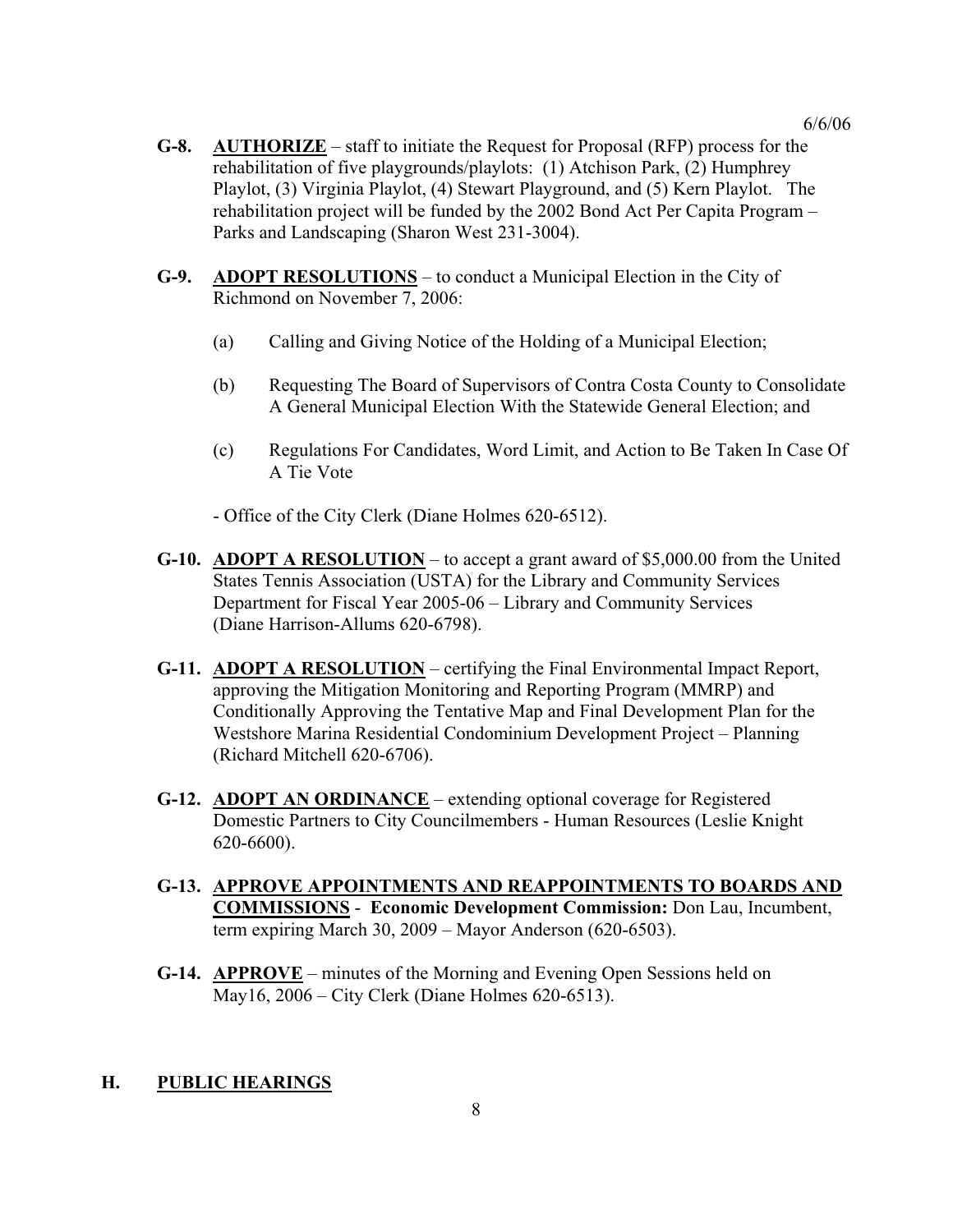**H-1.** Public hearing to consider introduction of an ordinance for a proposed 8% increase in wastewater fees for Richmond Municipal Sewer District No. 1 – Finance (James Goins 620-6740).

#### **I. RESOLUTIONS**

#### **J. ORDINANCES**

#### **K. COUNCIL AS A WHOLE**

- **K-1.** Authorize the City Manager to enter into a contract with The Mentoring Center to establish the Office of Violence Prevention. Total amount of the contract shall not exceed \$250,000. The term of the contract is July 1, 2006, through June 30, 2007– City Manager (Bill Lindsay 620-6512).
- **K-2.** Review and take action regarding draft ordinance requiring that major project developments and superstores exceeding 100,000 square foot (SF) obtain a Conditional Use Permit, and refer a proposed ordinance to the Planning Commission for a public hearing – Councilmember Marquez and Vice Mayor Viramontes (620-6581).
- **K-3.** Adopt a resolution to create an action plan for preserving industrial uses in the area generally bounded by Interstate 580, Marina Way South, Harbor Way, and Hall Avenue – Planning (Richard Mitchell 620-6706).
- **K-4.** Consider directing staff to draft a general Gross Receipts Tax for consideration for placement on the November 2006 ballot – Vice Mayor Viramontes, Councilmembers Bates, Griffin, and Marquez (620-6581).

#### **L. COMMUNICATIONS**

#### **M. REPORTS OF OFFICERS: STANDING COMMITTEE REPORTS, REFERRALS TO STAFF, AND GENERAL REPORTS (INCLUDING AB 1234 REPORTS)**

**M-1.** Review and discuss for policy affirmation the City's request to the Contra Costa Transportation Authority (CCTA) to fund a project study report to identify the upgrades necessary to include the Richmond Parkway into the State highway system – Vice-Mayor Viramontes (6520-6581).